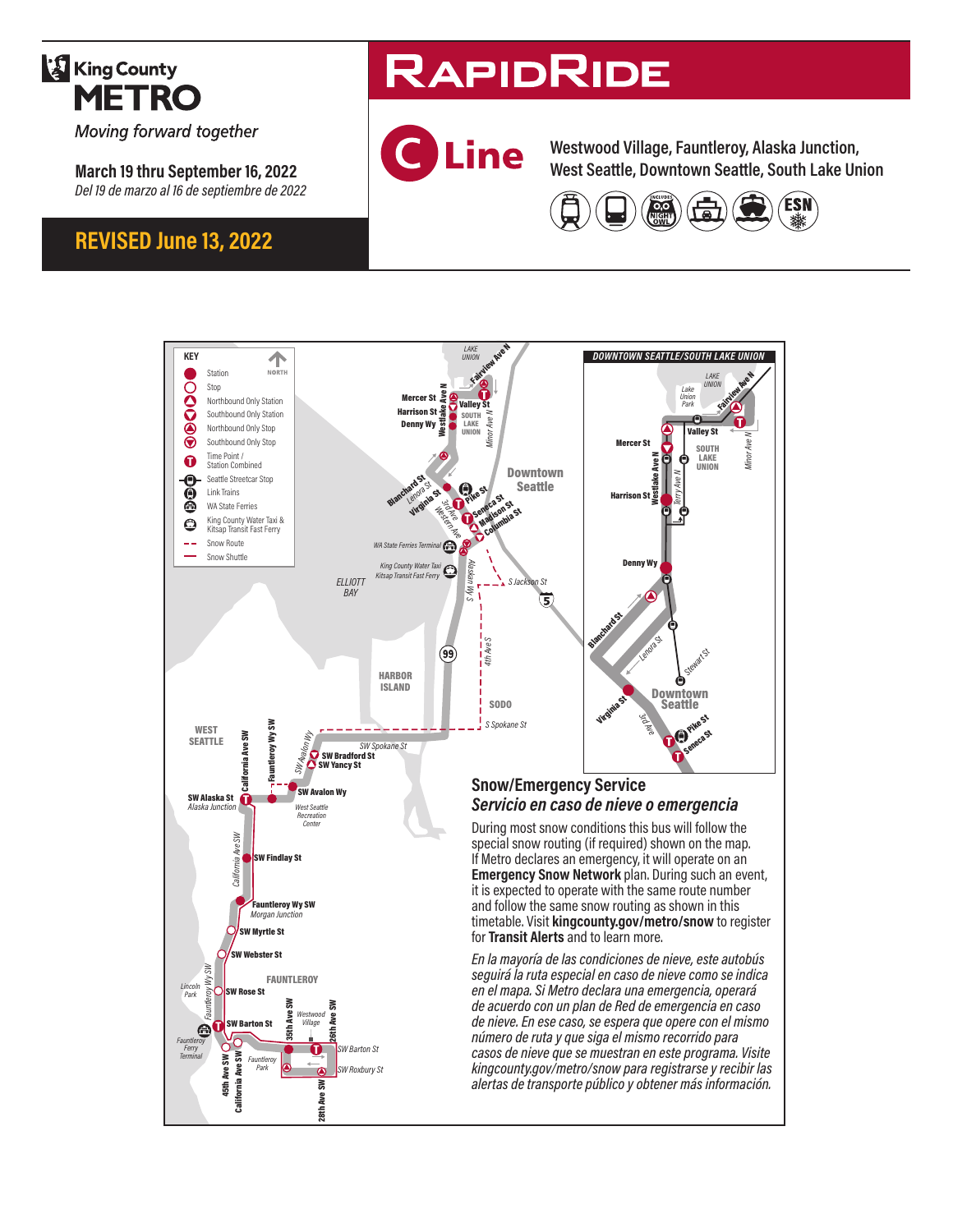#### C Line Monday thru Friday to Downtown Seattle, South Lake Union

*Servicio de lunes a viernes false*

| Westwood<br>Village                                                     | Fauntleroy                                                                                |                                                                       | <b>Downtown</b><br><b>Seattle</b>                                                                              | <b>South Lake</b><br><b>Union</b>                                                                                                                                                                                                                                              |
|-------------------------------------------------------------------------|-------------------------------------------------------------------------------------------|-----------------------------------------------------------------------|----------------------------------------------------------------------------------------------------------------|--------------------------------------------------------------------------------------------------------------------------------------------------------------------------------------------------------------------------------------------------------------------------------|
| <b>SW Barton</b><br>St & 26th<br>Ave SW                                 | Fauntleroy<br>Ferry<br><b>Terminal</b>                                                    | Alaska<br>Junction<br>Bay 1                                           | 3rd Ave<br>&<br>Seneca St                                                                                      | Fairview<br>Ave N &<br><b>Valley St</b>                                                                                                                                                                                                                                        |
| Stop #22557                                                             | Stop #19670                                                                               | Stop #19862                                                           | Stop #558                                                                                                      | Stop #10325                                                                                                                                                                                                                                                                    |
|                                                                         | $\frac{4:28}{5:01}$                                                                       | 4:39<br>5:128<br>5:43<br>5:43<br>5:53<br>6:14<br>6:24<br>6:38<br>6:44 | $\frac{5:00}{5:33}$<br>$\frac{5:49}{5:49}$                                                                     | $\frac{5:13}{5:46}$                                                                                                                                                                                                                                                            |
|                                                                         | $\frac{17}{32}$<br>$\frac{32}{42}$<br>5<br>5<br>5<br>5<br>5<br>6<br>6<br>$\frac{152}{02}$ |                                                                       | $6:06$<br>$6:16$<br>$6:26$                                                                                     | $6:02$<br>$6:20$<br>$6:30$<br>$6:40$                                                                                                                                                                                                                                           |
|                                                                         | $6:12$<br>$6:20$<br>$6:26$<br>$6:32$<br>$6:38$<br>$6:44$                                  |                                                                       | 6:26<br>6:40<br>6:50<br>6:58<br>7:04<br>7:10<br>7:16                                                           |                                                                                                                                                                                                                                                                                |
|                                                                         |                                                                                           | 6:50                                                                  |                                                                                                                |                                                                                                                                                                                                                                                                                |
|                                                                         |                                                                                           |                                                                       | 7:22437.23437:437:437:55593.                                                                                   | $\begin{smallmatrix} 6.54 & 1.24 & 1.24 & 1.24 & 1.24 & 1.24 & 1.24 & 1.24 & 1.24 & 1.24 & 1.24 & 1.24 & 1.24 & 1.24 & 1.24 & 1.24 & 1.24 & 1.24 & 1.24 & 1.24 & 1.24 & 1.24 & 1.24 & 1.24 & 1.24 & 1.24 & 1.24 & 1.24 & 1.24 & 1.24 & 1.24 & 1.24 & 1.24 & 1.24 & 1.24 & 1.2$ |
|                                                                         |                                                                                           |                                                                       |                                                                                                                |                                                                                                                                                                                                                                                                                |
|                                                                         | 6:49<br>6:593<br>6:5937:07<br>7:115<br>7:115<br>7:12<br>7:23<br>7:36<br>7:14<br>7:44      |                                                                       |                                                                                                                |                                                                                                                                                                                                                                                                                |
|                                                                         |                                                                                           |                                                                       |                                                                                                                |                                                                                                                                                                                                                                                                                |
|                                                                         | $\frac{148}{52}$<br>$\frac{52}{56}$<br>$\frac{7}{7}$                                      |                                                                       | 8:08<br>8:12<br>8:16<br>8:20<br>8:24<br>8:28<br>8:32<br>8:36<br>8:40                                           | $8:48$<br>$8:52$<br>$8:56$<br>$9:00$<br>$9:04$                                                                                                                                                                                                                                 |
|                                                                         | 7<br>$\frac{8:00}{8:04}$<br>8:08                                                          |                                                                       |                                                                                                                |                                                                                                                                                                                                                                                                                |
|                                                                         | $8:12$<br>$8:16$<br>$8:20$                                                                |                                                                       | 8:48<br>8:52<br>8:56<br>8:56<br>9:00<br>9:00<br>9:15<br>9:21<br>9:21<br>9:31<br>9:33<br>9:33                   | 9:08<br>9:12<br>9:16<br>9:20<br>9:24<br>9:36<br>9:43<br>9:53<br>9:53                                                                                                                                                                                                           |
|                                                                         |                                                                                           |                                                                       |                                                                                                                |                                                                                                                                                                                                                                                                                |
|                                                                         |                                                                                           |                                                                       |                                                                                                                | $\frac{10:01}{10:07}$                                                                                                                                                                                                                                                          |
|                                                                         | $\frac{1}{24}$<br>$\frac{34}{44}$<br>9<br>9                                               |                                                                       | $9:46$<br>$9:52$<br>$0:02$<br>$0:12$<br>$0:22$<br>1<br>1<br>$\overline{1}$                                     | $\frac{1}{2}$<br>10<br>1<br>7<br>$\frac{2}{3}$<br>0:0:0:<br>7<br>1<br>$\overline{1}$<br>7                                                                                                                                                                                      |
| $9:37$<br>$9:47$<br>$9:57$<br>$0:07$<br>$0:17$<br>$0:27$<br>1           | 9:54<br>10:04<br>10:14                                                                    | 10:06<br>10:16<br>$\frac{10:26}{10:36}$                               | $\overline{32}$<br>0:<br>1<br>10:42<br>10:52<br>11:02                                                          | 1<br>0:4<br>7<br>$0:57$<br>$1:07$<br>$1:17$<br>1<br>1                                                                                                                                                                                                                          |
| 1<br>1<br>1<br>7<br>1<br>7                                              | 0:24<br>1<br>0.54<br>1<br>$\overline{1}$<br>0:44<br>1<br>0:54                             | 10:46<br>$\frac{10.5}{11.0}$<br>6<br>6                                | $\frac{1:1}{1:2}$<br>$\overline{2}$<br>1<br>$\overline{1}$<br>$\overline{2}$<br>1:<br>3<br>$\overline{2}$<br>1 | $\overline{1}$<br>1:2<br>$\mathbf{1}$<br>7<br>11:<br>3<br>7<br>11:4<br>7                                                                                                                                                                                                       |
| $0:3$<br>$0:4$<br>$0:5$<br>$1:0$<br>$1:1$<br>1<br>7<br>7<br>1<br>7<br>1 | $1:04$<br>$1:14$<br>$1:24$<br>1<br>1<br>1                                                 | $\begin{array}{c} 11.16 \\ 11.16 \\ 11.26 \\ 11.36 \\ \end{array}$    | $1:42$<br>$1:52$<br><b>2:02</b><br><b>2:12</b><br>1<br>1<br>1                                                  | $\frac{1}{2}$ : $\frac{5}{2}$ : $\frac{2}{2}$ : $\frac{2}{2}$<br>1<br>7<br>1<br>7<br>1<br>7                                                                                                                                                                                    |
| 1:2<br>1<br>7<br>$\frac{11:37}{11:47}$<br>$\frac{11:57}{12:07}$         | 11:34<br>1:44<br>1<br>1:54<br>1                                                           | 11:46<br>$\frac{11:56}{12:06}$                                        | 1<br>12:22<br>12:22<br>12:32<br>12:42<br>12:52                                                                 | 1<br>7<br>$\frac{1}{2}$ : 3<br>12: 4<br>7<br>7<br>12:57                                                                                                                                                                                                                        |
| 07                                                                      | 12:04<br><u>12:14</u>                                                                     | $\frac{12:16}{12:26}$                                                 |                                                                                                                | 1<br>ł<br>0<br>7                                                                                                                                                                                                                                                               |

 $\mathcal{L}(\mathcal{A})$ 

| Westwood                                       |                                                    |                                                                                         | <b>Downtown</b>                                          | <b>South Lake</b>                            |
|------------------------------------------------|----------------------------------------------------|-----------------------------------------------------------------------------------------|----------------------------------------------------------|----------------------------------------------|
| Village                                        | <b>Fauntleroy</b>                                  |                                                                                         | <b>Seattle</b>                                           | Union                                        |
| SW Barton<br>St & 26th                         | Fauntleroy<br>Ferry                                | Alaska<br>Junction                                                                      | 3rd Ave<br>&                                             | Fairview<br>Ave N &                          |
| Ave SW                                         | Terminal                                           | Bay 1                                                                                   | Seneca St                                                | <b>Valley St</b>                             |
| Stop #22557                                    | Stop #19670                                        | Stop #19862                                                                             | Stop #558                                                | Stop #10325                                  |
| 12:17<br>12:27                                 | 12:24<br>12:34                                     | 12:36<br>12:46                                                                          | 1:02<br>1:12                                             | 1:17<br>1:27                                 |
| 12:37                                          | 12:44                                              | 12:56                                                                                   | 1:22                                                     | 1:37                                         |
| 12:47                                          | 12:54<br>1:04                                      | 1:06                                                                                    | 1:32                                                     | 1:47                                         |
| $\frac{12:57}{1:07}$<br>1:17                   | 1:14<br>1:24                                       | $\frac{1:16}{1:26}$<br>1:36                                                             | $1:42$<br>$1:52$<br>$2:02$                               | $\frac{1:57}{2:08}$<br>2:18                  |
| $\bar{1}:\bar{2}7$<br>1:37                     | 1:34                                               | $\frac{1:46}{1:56}$                                                                     | 2:09<br>2:19                                             | 2:25                                         |
| 1:47                                           | 1:44<br>1:54                                       | 2:06                                                                                    |                                                          | 2:35<br>2:46                                 |
| 1:57<br>$\bar{2}$ :07                          | $2:04$<br>2:14                                     | 2:16<br>$\bar{2}$ :26                                                                   | $\frac{2:30}{2:40}$<br>2:40<br>2:50                      | 2:56<br>3:06                                 |
| 2:17                                           | 2:24                                               | 2:36                                                                                    | 3:00                                                     | 3:16                                         |
| $\overline{2:} \overline{2} \overline{7}$      | $2:34$<br>$2:44$<br>$2:54$                         | 2:46                                                                                    |                                                          | 3:26                                         |
|                                                | 3:04                                               |                                                                                         |                                                          | 3:37<br>3:37<br>3:50                         |
| $2:37$<br>$2:47$<br>$2:57$<br>$3:07$<br>$3:17$ | 3:14                                               | 2:57<br>2:57<br>3:07<br>3:17<br>3:27<br>3:37                                            | $3:10$<br>$3:21$<br>$3:31$<br>$3:41$<br>$3:51$<br>$4:02$ | 4:00<br>4:10                                 |
|                                                | 3:24                                               | 3:47                                                                                    | 4:02<br>4:12                                             | 4:21<br>4:31                                 |
| $3:27$<br>$3:34$                               | $3:34$<br>$3:41$                                   | 3:54                                                                                    | 4:19                                                     | 4:38                                         |
| 3:42<br>$3:49$<br>$3:57$                       | 3:49<br>$3:56$<br>$4:04$                           | 4:02<br>4:09<br>4:17                                                                    | 4:28<br>$4:35$<br>$4:43$                                 | 4:47<br>$4:54$<br>$5:02$                     |
| 4:04                                           | 4:11                                               | 4:24                                                                                    | 4:50                                                     | 5:09                                         |
| $4:12$<br>$4:19$                               | 4:19                                               | $4:32$<br>$4:39$                                                                        | $4:58$<br>5:05                                           | 5:17                                         |
| $\frac{4:27}{4:34}$                            | 4:26<br>4:34                                       | $\frac{4:47}{4:54}$                                                                     | $\frac{5:13}{5}$                                         | 5:24                                         |
| 4:42                                           | 4:41<br>4:49                                       | 5:02                                                                                    | 5:20<br>5:28                                             | $\frac{5:32}{5:39}$<br>5:47                  |
| 4:49                                           | 4:56                                               | 5:09                                                                                    | 5:35                                                     | 5:54                                         |
| 4:57<br>$\frac{1}{2}$ :04                      | 5:04<br>5:11                                       | $\frac{17}{24}$<br>5<br>5                                                               | 5:43<br>$5:50$<br>$5:58$                                 | 6:02                                         |
| 5:12<br>5:21                                   | 5:19<br>5:28                                       | 5:32<br>5:41                                                                            | 6:07                                                     | $6:09$<br>$6:17$<br>6:26                     |
| $5:31$<br>$5:41$<br>$5:51$<br>$6:03$           | 5:38                                               | $5:50$<br>$6:00$<br>$6:10$<br>$6:22$                                                    | 6:13                                                     | 6:32                                         |
|                                                | 5:48<br>5:58                                       |                                                                                         | $6:23$<br>$6:33$<br>$6:44$                               | 6:42<br>$6:52$<br>$7:03$                     |
| 6:15                                           | 6:10<br>6:22                                       | 6:34                                                                                    | 6:56                                                     | :15<br>7                                     |
|                                                | 6:34                                               | $6:46$<br>$6:58$<br>$7:10$<br>$7:25$                                                    |                                                          | $7:27$<br>$7:39$<br>$7:45$<br>8:00           |
| $6:27$<br>$6:39$<br>$6:51$                     | $6:46$<br>$6:58$                                   |                                                                                         | 7:08<br>7:20<br>7:32<br>7:47                             |                                              |
| 7:06<br>7:21                                   | 7:13<br>7:28                                       | 7:40                                                                                    | 8:01                                                     | 8:14                                         |
| 7:36                                           | 7:43                                               | 7:54                                                                                    | 8:15                                                     | 8:28                                         |
| 7:51<br>8:11                                   | 7:58<br>8:17                                       | $\frac{8:09}{8:28}$                                                                     | $\frac{8:30}{8:49}$                                      | 8:43<br>9:02                                 |
| 8:31<br>8:51                                   | 8:37<br>8:57                                       | 8:48<br>9:08                                                                            | 9:09<br>9:28                                             | 9:21<br>9:40                                 |
| 9:11                                           | 9:17<br>9:47                                       | 7                                                                                       | 9:4<br>7                                                 | $\frac{9:59}{10:29}$                         |
| 9:41<br>10:<br>11                              | 10:1<br>7                                          | $9:2$<br>$9:5$<br>$10:2$<br>7<br>7                                                      | 10:1<br>7<br>10:4<br>7                                   | 10:59<br>11:29                               |
| 10:41<br>11:11                                 | 10:47<br>11:17                                     | 10:5<br>7<br>11:2<br>7                                                                  | 1:17<br>1<br>11:47                                       |                                              |
| 11:41                                          | 11:47                                              |                                                                                         | 12:17                                                    |                                              |
| 12:11<br>1:11                                  | $\frac{1}{1}$<br>$\frac{1}{2}$ :1<br>2:1<br>7<br>7 |                                                                                         | 12:47<br>1:47                                            | $11:59$ $12:29$ $12:59$ $1:59$ $2:59$ $3:59$ |
| 2:11<br>3:11                                   | 7<br>3:17                                          | $\begin{array}{r} \n \textbf{11:57} \\  12:27 \\  1:27 \\  2:27 \\  3:27\n \end{array}$ | 2:47<br>3:47                                             | $\frac{1}{3:59}$                             |
| <b>Bold PM time</b>                            |                                                    |                                                                                         |                                                          |                                              |

**This trip has been cancelled.** To address ongoing operational and vehicle maintenance capacity limitations, some trips have been temporarily cancelled.

#### **SCHEDULE NOTE: Actual times may be a few minutes earlier or later than shown.**

RapidRide service is actively managed by Metro to maintain even intervals between buses during peak commute times. Please plan accordingly. Real time arrival information is available at many stops, as well as through several online tracking services, including Metro's Trip Planner.



**March 19 thru September 16, 2022** *Del 19 de marzo al 16 de septiembre de 2022*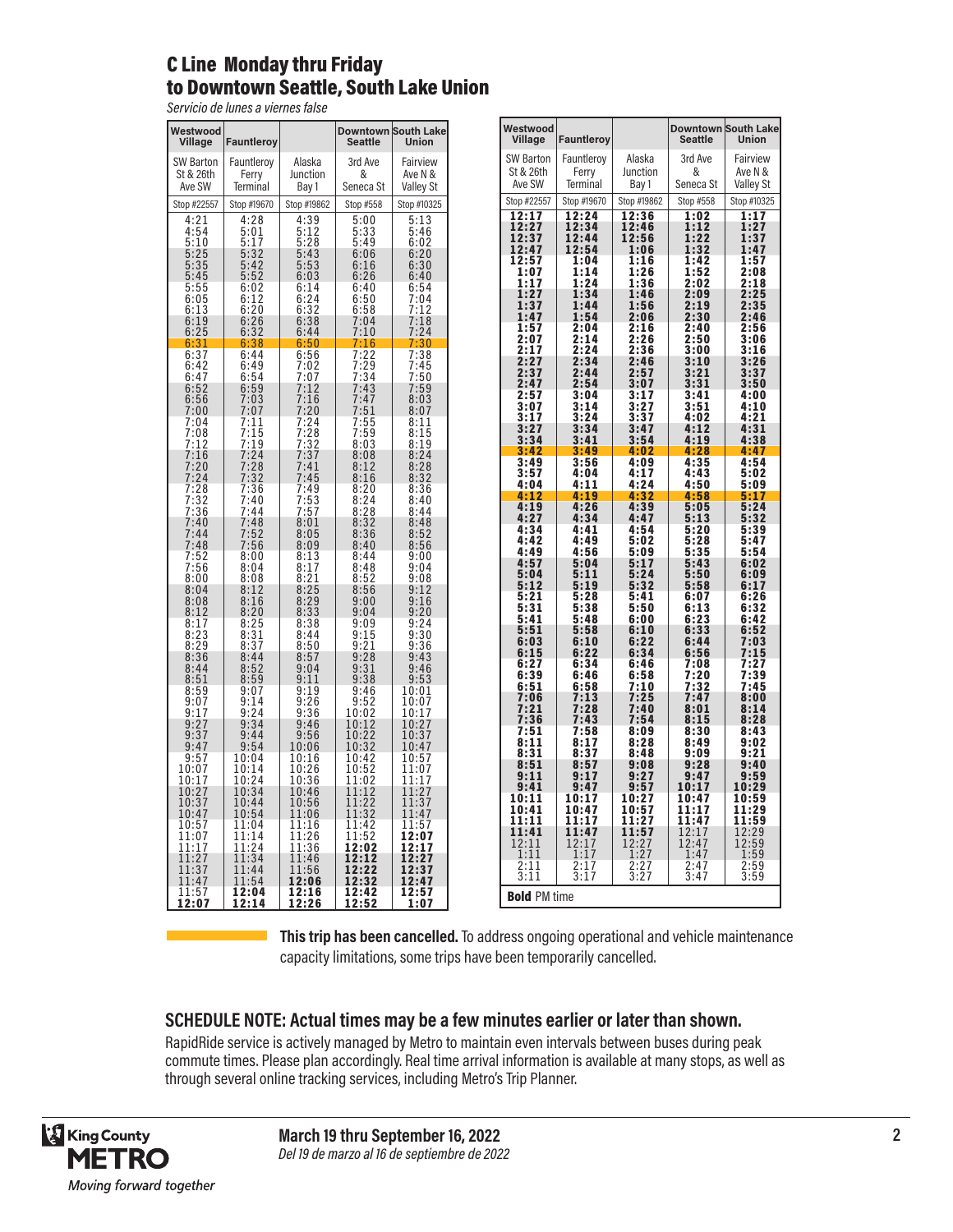#### C Line Monday thru Friday to Westwood Village

*Servicio de lunes a viernes a Westwood Village*

| South Lake Downtown<br>Union                                                                                                                                                                                                           | <b>Seattle</b>                                                          |                                                                                    | Fauntleroy                                                                                                               | Westwood<br>Village                                                 |
|----------------------------------------------------------------------------------------------------------------------------------------------------------------------------------------------------------------------------------------|-------------------------------------------------------------------------|------------------------------------------------------------------------------------|--------------------------------------------------------------------------------------------------------------------------|---------------------------------------------------------------------|
| Valley St &                                                                                                                                                                                                                            | 3rd Ave                                                                 | Alaska                                                                             | Fauntleroy                                                                                                               | <b>SW Barton</b>                                                    |
| Fairview<br>Ave N                                                                                                                                                                                                                      | &<br>Pike St                                                            | Junction<br>Bay 3                                                                  | Ferry<br><b>Terminal</b>                                                                                                 | St & 26th<br>Ave SW                                                 |
| Stop #10328                                                                                                                                                                                                                            | Stop #431                                                               | Stop #20041                                                                        | Stop #20250                                                                                                              | Stop #22557                                                         |
| 5:39                                                                                                                                                                                                                                   | 5:49                                                                    | $\frac{5:11}{6:10}$                                                                | $\frac{5:19}{6:18}$                                                                                                      | $\overline{5:24}$<br>$6:24$<br>$6:39$<br>$6:56$<br>$7:12$<br>$7:27$ |
|                                                                                                                                                                                                                                        |                                                                         |                                                                                    |                                                                                                                          |                                                                     |
| $5:54$<br>$6:09$<br>$6:24$<br>$6:39$<br>$6:54$                                                                                                                                                                                         | $6:04$<br>$6:19$<br>$6:34$<br>$6:49$                                    |                                                                                    |                                                                                                                          |                                                                     |
|                                                                                                                                                                                                                                        | 7:04                                                                    |                                                                                    |                                                                                                                          | 7:27<br>7:43                                                        |
| 7:04<br>7:04<br>7:12<br>7:27<br>7:34                                                                                                                                                                                                   | $7:14$<br>$7:23$<br>$7:31$<br>$7:38$<br>$7:45$                          | 6:25<br>6:41<br>6:57<br>7:12<br>7:28<br>7:38<br>7:56<br>8:03<br>8:10               | 6:33<br>6:50<br>6:50<br>7:06<br>7:21<br>7:37<br>7:47<br>7:57<br>$7:47$<br>$7:57$<br>$8:05$<br>$8:12$<br>$8:19$<br>$9:36$ | $7:53$<br>8:03<br>8:11<br>8:18                                      |
|                                                                                                                                                                                                                                        |                                                                         |                                                                                    |                                                                                                                          |                                                                     |
|                                                                                                                                                                                                                                        |                                                                         |                                                                                    |                                                                                                                          | 8:25                                                                |
| 7:41<br>7<br>:48                                                                                                                                                                                                                       | <u>7:52</u><br>7:59                                                     | 8:17                                                                               | 8:26                                                                                                                     | 8:32<br>8:39                                                        |
| $7:55$<br>8:02<br>8:09                                                                                                                                                                                                                 | $\frac{8:06}{8:13}$<br>8:20                                             | $8:24$<br>$8:31$<br>$8:38$<br>$8:45$<br>$8:53$                                     | $\frac{8:33}{8:40}$<br>8:40<br>8:47<br>8:54                                                                              | 8:46                                                                |
|                                                                                                                                                                                                                                        |                                                                         |                                                                                    |                                                                                                                          | $\frac{8:18}{9:00}$                                                 |
| $8:17$<br>$8:25$<br>$8:33$<br>$8:41$                                                                                                                                                                                                   | $8:28$<br>$8:36$                                                        |                                                                                    | 9:02                                                                                                                     | 9:08                                                                |
|                                                                                                                                                                                                                                        | 8:44                                                                    | $9:01$<br>$9:09$<br>$9:17$<br>$9:25$                                               | $9:10$<br>$9:18$<br>$9:26$<br>$9:34$                                                                                     | $9:16$<br>$9:24$<br>$9:32$<br>$9:40$                                |
| 8:49<br>8:57                                                                                                                                                                                                                           | $\frac{8:52}{9:00}$<br>9:08                                             |                                                                                    | 9:42                                                                                                                     | 9:48                                                                |
| 9:05                                                                                                                                                                                                                                   | 9:16                                                                    | $\frac{9:33}{9:41}$                                                                | 9:50                                                                                                                     | 9:56                                                                |
| $9:13$<br>$9:22$<br>$9:31$<br>$9:41$                                                                                                                                                                                                   | $9:24$<br>$9:33$<br>$9:42$                                              | $\begin{array}{c} 9:49 \\ 9:58 \\ 10:07 \end{array}$                               | $\frac{9:58}{10:07}$<br>10:16                                                                                            | 10:04<br>10:1<br>10:1<br>10:2<br>$\frac{3}{2}$                      |
|                                                                                                                                                                                                                                        |                                                                         |                                                                                    | 10:26                                                                                                                    | 10:22<br>10:32<br>10:42                                             |
| 9:51<br>10:01                                                                                                                                                                                                                          | $9:52$<br>10:02<br>10:12                                                | 10:17<br>10:27<br>10:37                                                            | 10:36<br>10:47                                                                                                           | $10:5\bar{3}$                                                       |
| 10:11                                                                                                                                                                                                                                  |                                                                         | 10:47                                                                              | 10:57<br>1<br>1:07                                                                                                       | 11:03                                                               |
| $\overline{10:21}$<br>$\overline{10:31}$                                                                                                                                                                                               |                                                                         | 10:57<br>11:08                                                                     | $\frac{1:18}{1:28}$<br>1                                                                                                 | 11:13<br>11:24                                                      |
| 10:41<br>10:51                                                                                                                                                                                                                         | $10:22$<br>$10:32$<br>$10:43$<br>$10:53$<br>$11:03$<br>$11:13$          | 11:18<br>$\overline{1}\overline{1}\overline{1}\overline{2}\overline{8}$<br>$11:38$ | $\mathbf{1}$<br>11:38                                                                                                    | 11:3<br>$\overline{4}$<br>11:44                                     |
| 11:01<br>11:11                                                                                                                                                                                                                         | 11:13                                                                   | 1:48<br>1                                                                          | 1:48<br>1<br>11:58                                                                                                       | 11:54<br>12:04                                                      |
| $\overline{1}\overline{1}\overline{1}\overline{2}\overline{1}\overline{1}\overline{1}\overline{3}\overline{1}\overline{1}\overline{1}\overline{3}\overline{1}\overline{1}\overline{1}\overline{4}\overline{1}\overline{4}\overline{1}$ | $11:23$<br>$11:33$<br>$11:43$<br>$11:53$<br>$11:53$                     | $\frac{11:58}{12:08}$<br>12:08<br>12:18                                            | 12:08<br>12:18                                                                                                           | 12:14<br>12:24<br>12:34<br>12:34                                    |
|                                                                                                                                                                                                                                        |                                                                         |                                                                                    | 2:28<br>1                                                                                                                |                                                                     |
| 11:51<br>2:01<br>1                                                                                                                                                                                                                     | 12:03<br>12:13                                                          | 12:28<br>12:38                                                                     | 12:38<br>12:49                                                                                                           | 12:45<br>12:56                                                      |
| 2:11<br>1<br>1<br>1                                                                                                                                                                                                                    | 12:23                                                                   | 12:48<br>12:58                                                                     | 12:59<br>1:09                                                                                                            | 1:06<br>1:16                                                        |
| $\frac{2:2}{2:3}$<br>1<br>1<br>12:41                                                                                                                                                                                                   | $\frac{1}{2}$ : $\frac{3}{3}$<br>$\frac{1}{2}$ : $\frac{4}{3}$<br>12:53 | 1:08<br>1:18                                                                       | 1:19<br>1:29                                                                                                             | 1:26<br>1:36                                                        |
| 12:51                                                                                                                                                                                                                                  | 1:03                                                                    | 1:28                                                                               | 1:39                                                                                                                     | 1:46                                                                |
| 1:01<br>1:11                                                                                                                                                                                                                           | 1:13<br>1:23                                                            | 1:38<br>1:48                                                                       | 1:49<br>1:59                                                                                                             | 1:56<br>2:06                                                        |
| $\begin{array}{c} 2\overline{1} \\ 31 \end{array}$<br>1<br>1                                                                                                                                                                           | $\frac{1:33}{1:43}$                                                     | $\overline{1:}58$<br>2:08                                                          | 2:09<br>2:19                                                                                                             | $\overline{2:16}$<br>$\overline{2:}26$                              |
| 1:41<br>1:51                                                                                                                                                                                                                           | 1:53<br>2:03                                                            | 2:18<br>2:28                                                                       | 2:29<br>2:39                                                                                                             | 2:36<br>2:46                                                        |
| 2:01<br>2:11                                                                                                                                                                                                                           | 2:13                                                                    | 2:38                                                                               | 2:49                                                                                                                     | 2:56                                                                |
| 2:21<br>2:31                                                                                                                                                                                                                           | 2:23<br>2:33<br>2:43                                                    | 2:48<br>3:01                                                                       | $\frac{2:59}{3:12}$                                                                                                      | 3:06<br>$\frac{1}{3:19}$                                            |
| 2:41                                                                                                                                                                                                                                   |                                                                         | 3:11<br>3:21                                                                       | 3:22                                                                                                                     | 3:29<br>3:40                                                        |
| $\overline{2:51}$<br>3:01                                                                                                                                                                                                              | $2:53$<br>$3:03$<br>3:1<br>3                                            | 3:31<br>3:43                                                                       | $3:33$<br>$3:43$<br>$3:55$                                                                                               | 3:50<br>4:02                                                        |

| Union                                                                | South Lake Downtown<br><b>Seattle</b>                                         |                                  | Fauntleroy                          | Westwood<br>Village                          |
|----------------------------------------------------------------------|-------------------------------------------------------------------------------|----------------------------------|-------------------------------------|----------------------------------------------|
| Valley St &                                                          | 3rd Ave<br>&                                                                  | Alaska<br>Junction               | Fauntleroy                          | <b>SW Barton</b><br>St & 26th                |
| Fairview<br>Ave N                                                    | Pike St                                                                       | Bay 3                            | Ferry<br>Terminal                   | Ave SW                                       |
| Stop #10328                                                          | Stop #431                                                                     | Stop #20041                      | Stop #20250                         | Stop #22557                                  |
| 3:09                                                                 | 3:21                                                                          | 3:51<br>4:00                     | 4:03<br>4:12                        | 4:10<br>4:19                                 |
|                                                                      | $3:29$<br>$3:37$                                                              | 4:09                             | 4:21                                | 4:28                                         |
| $3:17$<br>$3:25$<br>$3:33$<br>$3:39$                                 | 3:48<br>3:54                                                                  | 4:20<br>4:26                     | 4:32<br>4:38                        | 4:39<br>4:45                                 |
| 3:45                                                                 | 4:00<br>4:06                                                                  | 4:32<br>$4:38$<br>$4:44$         | 4:45                                | 4:52                                         |
| $\frac{3:51}{3:57}$<br>4:03                                          | 4:12<br>4:18                                                                  | 4:50                             | $4:51$<br>$4:57$<br>5:03            | $4:58$<br>$5:04$<br>5:10                     |
| 4:09<br>4:14                                                         | 4:24<br>4:29                                                                  | 4:57<br>5:02                     | 5:10<br>5:15                        | 5:17<br>5:22                                 |
| 4:19                                                                 | 4:34                                                                          | 5:07                             | 5:20                                | 5:27                                         |
| $4:24$<br>$4:29$                                                     | 4:39<br>4:44                                                                  | $\frac{5:12}{5:17}$              | $5:25$<br>$5:30$                    | 5:32<br>5:37                                 |
| 4:34<br>4:39                                                         | 4:49<br>4:54                                                                  | 5:22                             | 5:35                                | 5:42                                         |
| 4:44<br>4:49                                                         | 4:59<br>5:04                                                                  | 5:27<br>5:32                     | $5:40$<br>$5:45$<br>5:50            | $5:47$<br>$5:52$<br>5:57                     |
| 4:54                                                                 | 5:09                                                                          | 5:37<br>5:42                     | 5:55                                | 6:02                                         |
| 4:59<br>5:04                                                         | 5:14<br>5:19                                                                  | 5:47<br>5:52                     | 6:00<br>6:05                        | 6:06<br>6:11                                 |
| 5:09<br>5:14                                                         | 5:24<br>5:29                                                                  | 5:57<br>6:02                     | 6:10<br>6:15                        | 6:16<br>6:21                                 |
| 5:19                                                                 | 5:34                                                                          | 6:07                             | $6:20$<br>$6:22$                    | 6:26<br>6:28                                 |
| 5:24<br>5:29                                                         | 5:39<br>5:44                                                                  | 6:09<br>$6:14$<br>$6:19$         | 6:27                                | 6:33                                         |
| 5:34                                                                 | 5:49<br>5:54                                                                  | 6:24                             | 6:32<br>6:37                        | 6:38<br>6:43                                 |
| 5:39<br>5:47<br>5:54                                                 | 6:01<br>6:08                                                                  | $6:31$<br>$6:38$                 | 6:44<br>6:51                        | 6:50<br>6:57                                 |
| 6:02                                                                 | 6:15<br>6:22                                                                  | 6:45<br>6:52                     | 6:57                                | 7:03                                         |
| 6:09<br>6:17                                                         | 6:30                                                                          | 7:00                             | 7:04<br>7:12                        | 7:10<br>7:18                                 |
| 6:24<br>6:32                                                         | 6:37<br>6:45                                                                  | : 0<br>7<br>7<br>:12<br>7        | :19<br>7<br>7:24                    | :25<br>7<br>$\overline{30}$<br>7:30<br>7:37  |
| 6:39<br>6:47                                                         | 6:52<br>7:00                                                                  | 7:19<br>: 27<br>7                | 7:31<br>7:39                        | 7:45                                         |
| 6:54<br>$\overline{.02}$<br>7                                        | $7:07$<br>$7:15$                                                              | $:34$<br>$:42$<br>7<br>7         | $7:46$<br>$7:54$                    | 7:52<br>8:00                                 |
| 7:17                                                                 | 7:30                                                                          | 7:57                             | 8:09                                | 8:15                                         |
| 7:32<br>7:47                                                         | 7:45<br>8:00                                                                  | 8:11<br>8:24                     | 8:22<br>8:35                        | 8:28<br>8:41                                 |
| 8:07<br>8:27                                                         | 8:18                                                                          | 8:42<br>9:02                     | 8:53<br>9:13                        | 8:59                                         |
| 8:47                                                                 | $8:38$<br>$8:58$<br>9:18                                                      | 9:22                             | 9:3<br>3<br>9:50                    | $9:19$<br>$9:39$<br>9:56                     |
| 9:07<br>9:37                                                         | 9:48                                                                          | 9:40<br>10:09                    | 10:19                               | 10:25                                        |
| 10:07                                                                | 10:18<br>10:46                                                                | 10:39<br>11:06                   | 10:48<br>11:15                      | 10:53<br>$\frac{11:20}{11:50}$               |
| 10:37<br>11:07<br>11:42                                              | 1:16<br>1<br>11:51                                                            | $\frac{11:36}{12:11}$<br>$12:41$ | <b>11:45</b><br>12:20<br>12:50<br>1 |                                              |
| 12:12                                                                | 2:21<br>1                                                                     | 1:11                             | 1:20                                | $\frac{12:25}{12:55}$<br>$\frac{1:25}{1:25}$ |
|                                                                      |                                                                               | 1:41                             | 1:50                                | 1:55                                         |
| $\begin{array}{r} 12:12 \\ 1:12 \\ 2:12 \\ 3:12 \\ 4:12 \end{array}$ | $\begin{array}{r} 12.21 \\ 12.51 \\ 1.21 \\ 2.21 \\ 3.21 \\ 4.21 \end{array}$ | 2:40<br>3:40                     | $\frac{2:49}{3:49}$                 | $\frac{2:54}{3:54}$                          |
|                                                                      |                                                                               | 4:40                             | 4:49                                | 4:54                                         |
| <b>Bold PM</b> time                                                  |                                                                               |                                  |                                     |                                              |

**This trip has been cancelled.** To address ongoing operational and vehicle maintenance capacity limitations, some trips have been temporarily cancelled.

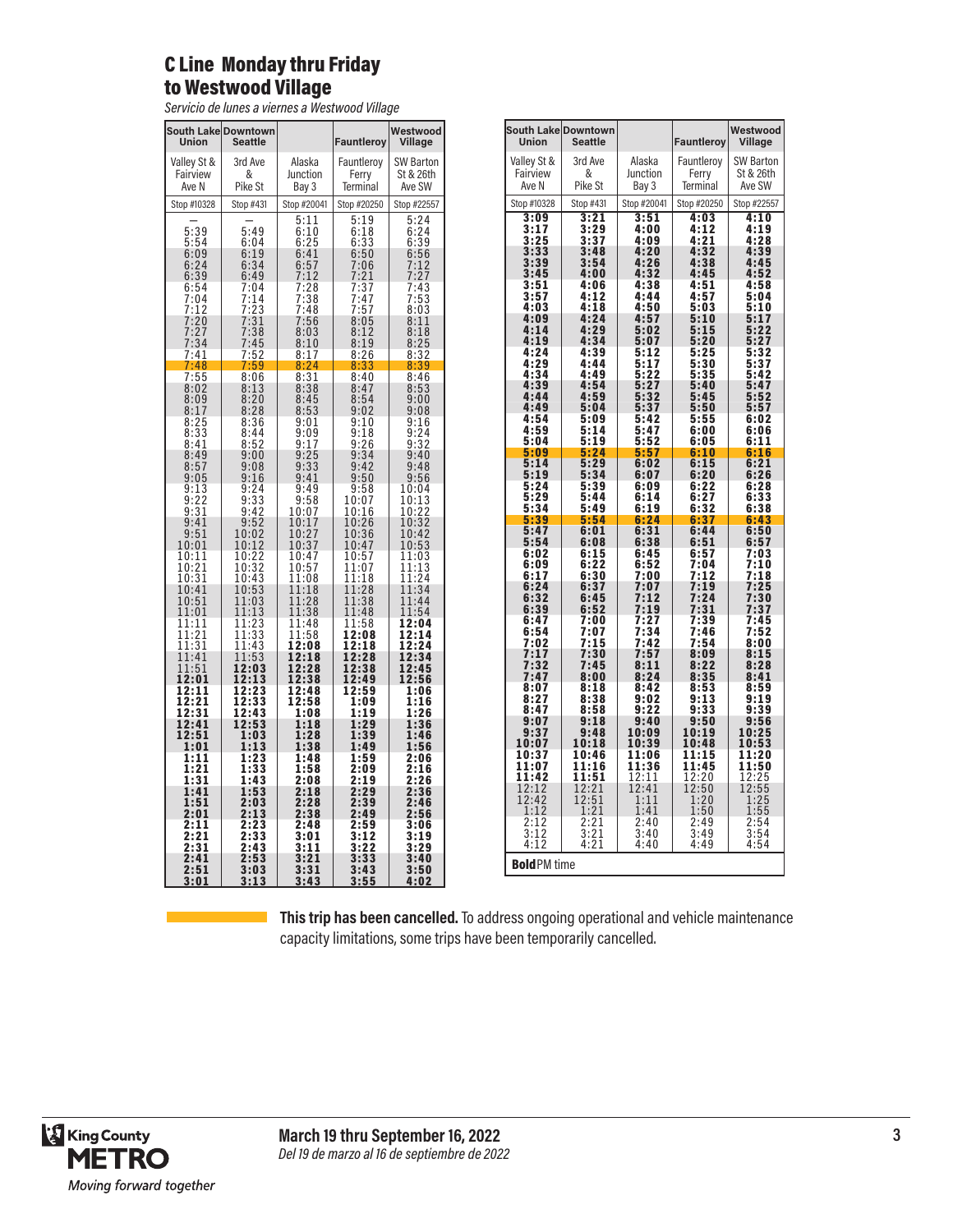#### C Line Saturday to Downtown Seattle, S Lake Union

*Servicio de al sábado al centro de Seattle, S Lake Union*

| Westwood<br>Village                     | Fauntleroy                      |                                     | <b>Downtown</b><br><b>Seattle</b> | <b>South Lake</b><br>Union          |
|-----------------------------------------|---------------------------------|-------------------------------------|-----------------------------------|-------------------------------------|
| <b>SW Barton</b><br>St & 26th<br>Ave SW | Fauntleroy<br>Ferry<br>Terminal | Alaska<br>Junction<br>Bay 1         | 3rd Ave<br>&<br>Seneca St         | Fairview<br>Ave N &<br>Valley St    |
| Stop #22557                             | Stop #19670                     | Stop #19862                         | Stop #558                         | Stop #10325                         |
| 4:10<br>4:40<br>5:03                    | 4:17<br>4:47<br>5:10            | 4:28<br>4:58<br>$\frac{5:21}{5:36}$ | 4:47<br>5:17<br>5:40              | 5:02<br>5:32<br>5:55                |
| 5:18<br>$5:33$<br>$5:48$                | 5:25<br>5:40<br>5:55            | 5:51<br>6:06                        | 5:55<br>6:10<br>6:25              | 6:10<br>6:25<br>6:40                |
| 6:03<br>6:18<br>6:33<br>6:48            | 6:10<br>6:25<br>6:40            | 6:21<br>6:36<br>6:51                | 6:40<br>6:55<br>7:10<br>7:25      | 6:55<br>7:10<br>7:25                |
| 7:03<br>7:18<br>7:31                    | 6:55<br>7:10<br>7:25<br>7:38    | 7:06<br>7:21<br>7:36<br>7:49        | 7:40<br>7:55<br>8:08              | 7:40<br>7:55<br>8:10                |
| 7:44<br>7:57<br>8:11                    | 7:51<br>8:04<br>8:18            | 8:02<br>8:15<br>8:29                | 8:22<br>$\frac{8:35}{8:49}$       | $\frac{8:23}{8:37}$<br>8:50<br>9:04 |
| 8:26<br>8:41<br>8:56                    | 8:33<br>8:48<br>9:03            | 8:44<br>8:59<br>9:15                | 9:04<br>9:19<br>9:35              | 9:19<br>9:34<br>9:50                |
| 9:11<br>9:26<br>9:41                    | 9:18<br>9:33<br>9:48            | $9:30$<br>$9:45$<br>10:00           | 9:50<br>10:05<br>10:21            | 10:05<br>10:20<br>10:36             |
| 9:56<br>10:11<br>10:26                  | 10:03<br>10:18<br>10:33         | 10:15<br>10:30<br>10:45             | 10:36<br>10:51<br>11:07           | 10:51<br>11:06                      |
| 10:41<br>10:56<br>11:11                 | 10:48<br>11:03<br>11:18         | 11:00<br>11:16<br>11:31             | 11:22<br>11:38<br>11:53           | 11:22<br>11:37<br>11:53<br>12:08    |
| 11:26<br>11:41<br>11:56                 | 11:33<br>11:48<br>12:03         | 11:46<br>12:01<br>12:16             | 12:08<br>12:23<br>12:38           | 12:23<br>12:38<br>12:53             |
| 12:11<br>12:26<br>12:41                 | 12:18<br>12:33<br>12:48         | 12:31<br>12:46<br>1:01              | 12:53<br>1:08<br>1:23             | 1:08<br>1:23<br>1:38                |
| 12:56<br>1:11<br>1:26                   | 1:03<br>1:18<br>1:33            | 1:16<br>1:31<br>1:46                | 1:38<br>1:53<br>2:08              | 1:53<br>2:08<br>2:23                |
| 1:41<br>1:56<br>2:11                    | 1:48<br>2:03<br>2:18            | 2:01<br>2:16<br>2:31                | 2:23<br>2:38<br>2:53              | 2:38<br>2:53<br>3:08                |
| 2:26<br>2:41<br>2:56                    | 2:33<br>2:48<br>3:03            | 2:46<br>3:01<br>3:16                | 3:08<br>3:23<br>3:38              | 3:23<br>3:38<br>3:53                |
| 3:11<br>$\frac{3:26}{3:41}$             | 3:18<br>3:33<br>3:48            | 3:31<br>3:46<br>4:01                | 3:53<br>4:08<br>4:23              | 4:08<br>4:23<br>4:38                |
| 3:56<br>4:11<br>4:26                    | 4:03<br>4:18<br>4:33            | 4:16<br>4:31<br>4:46                | 4:38<br>4:53<br>5:08              | 4:53<br>5:08<br>5:23                |
| 4:41<br>4:56<br>5:11                    | 4:48<br>5:03<br>5:18            | 5:01<br>5:16<br>5:31                | 5:23<br>5:38<br>5:53              | 5:38<br>5:53<br>6:08                |
| 5:26<br>5:40<br>5:54                    | 5:33<br>5:47<br>6:01            | 5:45<br>5:59<br>6:13                | 6:07<br>6:20<br>6:34              | $6:22$<br>$6:35$<br>6:49            |
| 6:08<br>6:22<br>6:36                    | 6:15<br>6:29<br>6:43            | 6:27<br>6:41<br>6:55                | 6:48<br>7:02<br>7:16              | 7:03<br>7:16<br>$7:30$<br>$7:43$    |
| 6:50<br>7:05<br>7:20                    | 6:57<br>7:12<br>7:27            | 7:09<br>7:23<br>7:38                | 7:29<br>7:43<br>7:58              | 7:57<br>8:12                        |
| 7:35<br>7:50<br>8:05                    | 7:42<br>7:57<br>8:12            | 7:53<br>8:08<br>8:23                | 8:13<br>8:28<br>8:43              | 8:27<br>8:42<br>8:57                |
| 8:20<br>8:35<br>9:05<br>9:35            | 8:27<br>8:42<br>9:12<br>9:42    | 8:38<br>8:53<br>9:23                | 8:58<br>9:13<br>9:43              | 9:12<br>9:27<br>9:57<br>10:27       |
| 10:05<br>10:35<br>11:05                 | 10:12<br>10:42<br>11:12         | 9:53<br>10:23<br>10:53<br>11:23     | 10:13<br>10:43<br>11:13<br>11:43  | 10:57<br>11:27<br>11:57             |
| 11:35<br>12:05<br>1:05                  | 11:42<br>12:12<br>1:12          | 11:53<br>$\frac{12:23}{1:23}$       | 12:13<br>12:42<br>1:42            | 12:27<br>12:56<br>1:56              |
| 2:03<br>3:06                            | 2:10<br>3:13                    | $\frac{2:21}{3:24}$                 | 2:40<br>3:43                      | $\frac{2:54}{3:57}$                 |
| <b>Bold PM time</b>                     |                                 |                                     |                                   |                                     |

### C Line Saturday to Westwood Village

*Servicio de al sábado a Westwood Village*

| <b>South Lake</b><br><b>Union</b> | <b>Downtown</b><br>Seattle |                | Fauntleroy     | Westwood<br>Village |
|-----------------------------------|----------------------------|----------------|----------------|---------------------|
| Valley St &                       | 3rd Ave                    | Alaska         | Fauntlerov     | <b>SW Barton</b>    |
| Fairview                          | &                          | Junction       | Ferry          | St & 26th           |
| Ave N                             | Pike St                    | Bay 3          | Terminal       | Ave SW              |
| Stop #10328                       | Stop #431                  | Stop #20041    | Stop #20250    | Stop #22557         |
| 5:21<br>5:54                      | 5:32<br>6:05               | 5:54<br>6:27   | 6:04<br>6:37   | 6:10<br>6:43        |
| 6:09                              | 6:20                       | 6:42           | 6:52           | 6:58                |
| 6:24<br>6:39                      | $6:35$<br>$6:50$           | 6:57<br>7:12   | 7:07<br>7:22   | 7:13<br>7:28        |
| 6:54                              | 7:05                       | 7:27           | 7:37           | 7:43                |
| 7:09<br>7:24                      | 7:20<br>7:35               | 7:42<br>7:57   | 7:52<br>8:07   | 7:58<br>8:13        |
| 7:39                              | $7:50$<br>8:05             | 8:12           | 8:23           | 8:29                |
| 7:54<br>8:10                      | 8:21                       | 8:27<br>8:43   | 8:38<br>8:54   | 8:44<br>9:00        |
| 8:25                              | 8:36                       | 8:58           | 9:09           | 9:15                |
| 8:40<br>8:55                      | 8:51<br>9:06               | 9:13<br>9:28   | 9:24<br>9:39   | 9:30<br>9:45        |
| 9:10<br>9:25                      | $\frac{9:21}{9:36}$        | 9:43<br>9:58   | 9:54<br>10:09  | 10:00<br>10:15      |
| 9:40                              | 9:51                       | 10:14          | 10:25          | 10:31               |
| 9:55<br>10:10                     | 10:06<br>10:21             | 10:29<br>10:44 | 10:40          | 10:46<br>11:01      |
| 10:25                             | 10:36                      | 10:59          | 10:55<br>11:10 | 11:17               |
| 10:40<br>10:55                    | 10:51<br>11:06             | 11:14<br>11:30 | 11:25<br>11:41 | 11:32<br>11:48      |
| 11:10                             | 11:21                      | 11:45          | 11:56          | 12:03               |
| 11:25<br>11:40                    | 11:36<br>11:51             | 12:00<br>12:15 | 12:11<br>12:26 | 12:18<br>12:33      |
| 11:55                             | 12:06                      | 12:30          | 12:41          | 12:48               |
| 12:10<br>12:25                    | 12:21<br>12:36             | 12:45<br>1:00  | 12:56<br>1:11  | 1:03<br>1:18        |
| 12:40                             | 12:51                      | 1:15           | 1:26           | 1:33                |
| 12:55<br>1:10                     | 1:06<br>1:21               | 1:30<br>1:45   | 1:41<br>1:56   | 1:48<br>2:03        |
| 1:25                              | 1:36                       | 2:00           | 2:11           | 2:18                |
| 1:40<br>1:55                      | 1:51<br>2:06               | 2:15<br>2:30   | 2:26<br>2:41   | 2:33<br>2:48        |
| 2:10                              | 2:21                       | 2:45           | 2:56           | 3:03                |
| 2:25<br>2:40                      | 2:36<br>2:51               | 3:00<br>3:15   | 3:11<br>3:26   | 3:18<br>3:33        |
| 2:55                              | 3:06                       | 3:30           | 3:41           | 3:48                |
| 3:10<br>3:25                      | 3:21<br>3:36               | 3:45<br>4:00   | 3:56<br>4:11   | 4:03<br>4:18        |
| 3:40                              | 3:51                       | 4:15           | 4:26           | 4:33                |
| 3:55<br>4:10                      | 4:06<br>4:21               | 4:30<br>4:45   | 4:41<br>4:56   | 4:48<br>5:03        |
| 4:25                              | 4:36                       | 5:00           | 5:11           | 5:18                |
| 4:40<br>4:55                      | 4:51<br>5:06               | 5:15<br>5:30   | 5:26<br>5:41   | 5:33<br>5:48        |
| 5:10<br>5:25                      | 5:21<br>5:36               | 5:45<br>6:00   | 5:56           | 6:03                |
| 5:40                              | 5:51                       | 6:15           | 6:11<br>6:26   | 6:18<br>6:33        |
| 5:55<br>6:10                      | 6:06<br>6:21               | 6:30<br>6:45   | 6:41<br>6:56   | 6:48<br>7:03        |
| 6:25                              | 6:36                       | 7:00           | 7:11           | 7:18                |
| 6:40                              | 6:51                       | 7:15<br>7:29   | 7:26<br>7:40   | 7:33<br>7:46        |
| 6:55<br>7:10                      | 7:06<br>7:21               | 7:44           | 7:55           | 8:01                |
| 7:25<br>7:40                      | 7:36<br>7:51               | 7:59<br>8:14   | 8:10<br>8:25   | 8:16<br>8:31        |
| 7:55                              | 8:06                       | 8:29           | 8:40           | 8:46                |
| 8:10<br>8:25                      | 8:20<br>8:35               | 8:43<br>8:58   | 8:54<br>9:09   | 9:00<br>9:15        |
| 8:40                              | 8:50                       | 9:13           | 9:24           | 9:30                |
| 9:10<br>9:40                      | 9:20<br>9:50               | 9:43<br>10:13  | 9:53<br>10:23  | 9:59<br>10:29       |
| 10:10                             | 10:20                      | 10:43          | 10:53          | 10:59               |
| 10:40<br>11:10                    | 10:50<br>11:20             | 11:13<br>11:43 | 11:23<br>11:53 | 11:29<br>11:59      |
| 11:44                             | 11:54                      | 12:17          | 12:27          | 12:33               |
| 12:14<br>12:44                    | 12:24                      | 12:47<br>1:17  | 12:57<br>1:27  | 1:03<br>1:33        |
| 1:14                              | 12:54<br>1:24              | 1:47           | 1:57<br>2:54   | 2:03                |
| 2:14<br>3:14                      | 2:24<br>3:24               | 2:44<br>3:44   | 3:54           | 3:00<br>4:00        |
| 4:14                              | 4:24                       | 4:44           | 4:54           | 5:00                |
| <b>Bold PM time</b>               |                            |                |                |                     |